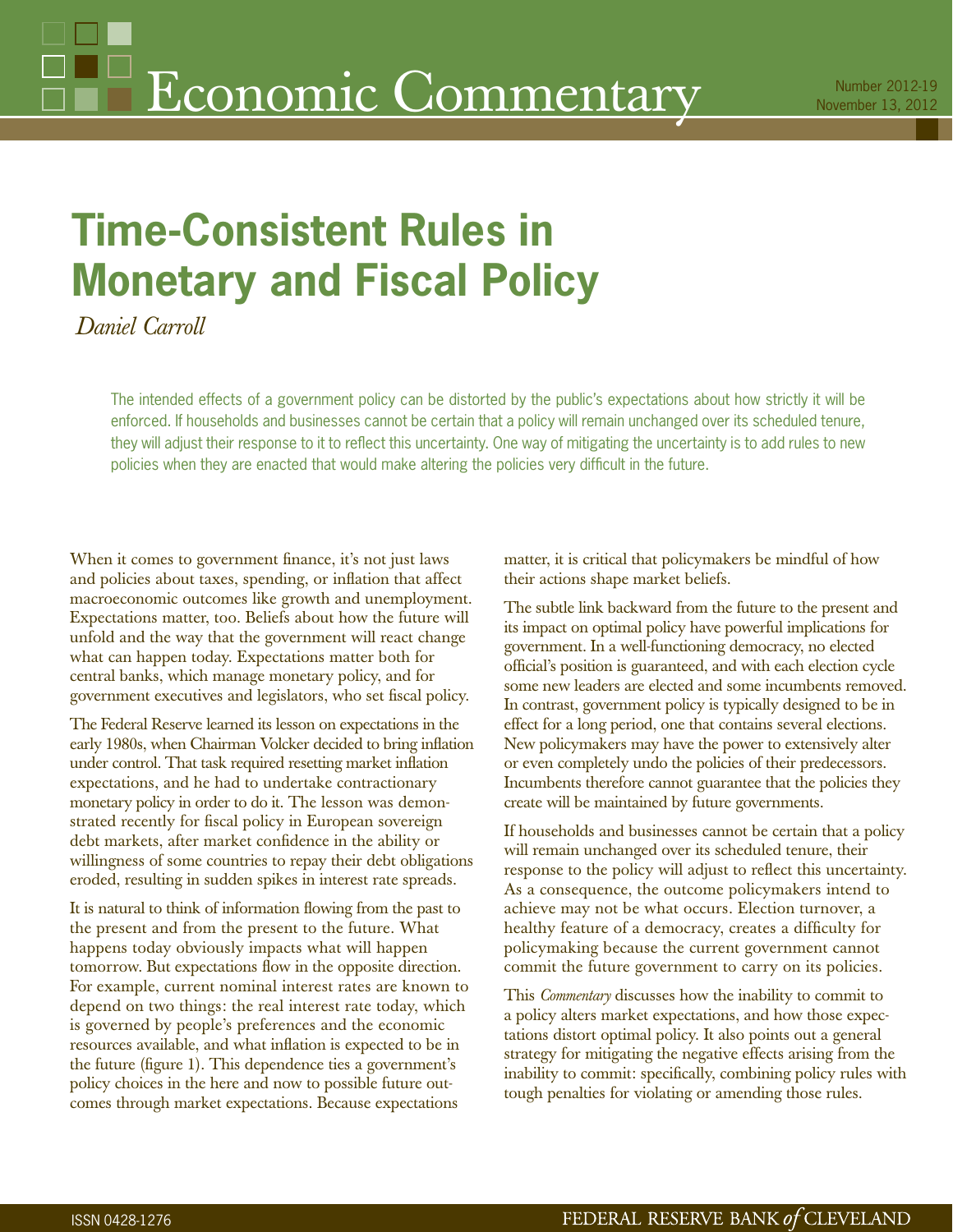**Commitment, Expectations, and Optimal Policy** In their Nobel-prize-winning paper, Finn Kydland and Ed Prescott showed how optimal policy crucially depends upon whether or not the policymaker can commit. When a policymaker can commit, households and businesses can rely on the policy remaining constant, which helps them make decisions about everything, like how much income to save or how many workers to hire. A government could, theoretically, factor in those decisions when it evaluates policy options.

In contrast, if a policymaker cannot convince households that it will abide by the policy it sets (that is, the government cannot commit) households and firms will form expectations about the way policy may change in the future. The decisions made based on those expectations are likely to alter the effectiveness of the original policy.

Unfortunately, it is generally not the case that a policymaker can commit. This is because optimal policy with commitment most often is time-inconsistent, meaning that at some point in the future the policy which was viewed as optimal when it was adopted in the past will not be considered optimal from the perspective of future policymakers. These future policymakers will be tempted to change the policy. If households recognize this temptation, they may assign some probability to policy being changed in the future. This means that their response to a policy announcement could be very different depending on how likely they believe it is that the policy will stay in effect.

For governments, the dilemma of time-inconsistency appears directly in the conduct of monetary and fiscal policy. Consider that the government's budget is constrained by certain realities: For sources of revenue it has tax collections, new debt, and seigniorage (something like profit from issuing new money). Its expenditures include general spending for projects, transfers (promised payments to subsets of the population, as in social security), and the interest it owes on existing debt. To increase revenue, the government can raise taxes, create money (inflate), or, assuming that it does not default on its debt, issue new debt.

To see the time-inconsistency problem here, consider a democratically elected government. All else equal, officials have an incentive to provide more resources to their constituents through spending and transfers, but doing so requires financing. Of the three possible sources of revenue, taxation is probably the least desirable for the elected official. Voters tend to react negatively when their take-home pay shrinks (in the case of rising income taxes) or the after-tax price of goods at the grocery store rises (in the case of rising sales taxes).

History has shown that inflation is more attractive to politicians. If it takes time for people to disentangle growth from inflation, then voters will not immediately recognize the government's action. Over time, however, they will become savvy to inflationary policy, and they will expect future inflation to be higher. This increase in inflation expectations raises the nominal interest rate and makes the government's cost of debt service larger. Larger debt service means that the government will have an even greater need for financing, which increases the temptation to use inflation taxation again. Ultimately, that path leads to a suboptimal world characterized by very high inflation rates and high expected inflation.



## **Figure 1. CPI Inflation and One-Year-Ahead Inflation Expections**

## **Figure 2. Interest Rate Spreads over German Yields**

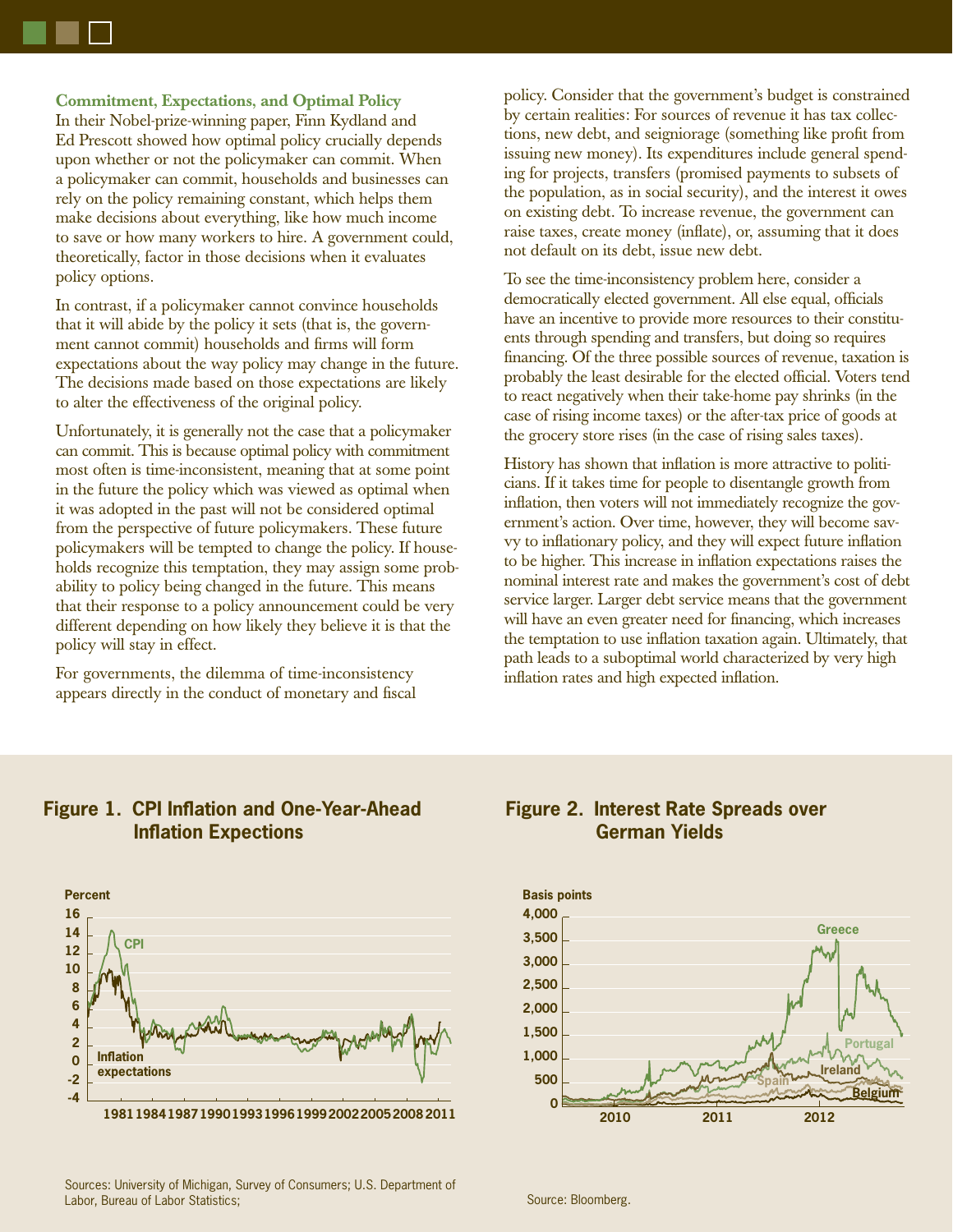Because of the temptation to inflate and the self-reinforcing nature of an inflation-based financing policy, governments have looked for ways to commit to not using it. This is the logic behind independent central banks. By handing the power to set monetary policy over to an independent central bank, the government can put a barrier between its temptation to inflate and its ability to do so.

Several studies have examined the effect of central bank independence on inflation. One widely-used measure of independence was designed by Cuckierman, Webb, and Neyapti (1992) and is based on four broad categories. These are the degree to which the head of the central bank is sheltered from the executive and legislative branches of government, the degree to which central banks have exclusive authority over monetary policy and influence over the budget process, the concentration of the central banks' mandate on price stability, and the limitations placed on the central bank in regards to lending to the government. Using this measure, studies have found a positive, significant relationship between degrees of bank independence and inflation performance (see, for example, IMF 2008).

Because an independent central bank is charged with maintaining long-term economic targets, its policy focus extends beyond any election cycle. Because a significant fraction of the consequences from excessive inflationary policy are realized in the medium and long runs, a central bank should internalize more of the costs from inflating. This arrangement produces confidence within the market that an independent central bank will fight inflation, which keeps inflation expectations low and anchored and ensures that the government can borrow at affordable rates of interest. It is not surprising that most advanced economies have independent central banks.

Although an independent central bank does seem to effectively tie the hands of the government with respect to monetary policy, it does not cover fiscal policy, as it does not force current officials to fully internalize the costs of their spending decisions. Tax increases can still be avoided in the short run by borrowing more. To be sure, the interest that will have to be paid on new debt must be balanced at some date with additional tax revenue, but it is quite possible that other officials will be in office when that time comes. This gives the current sitting government a free lunch.

That said, the terms that the government receives on its new debt will depend in part upon how the market perceives the risk of default. When this risk is deemed to be low (as it normally is), government debt provides a near risk-free return, so the market requires a low rate of interest. However, if additional expenditure is continually financed with more new debt, at some critical point, the ability to make payments on maturing debt may be questioned. When this occurs, it produces sharp change in the terms of credit for new debt issues, as we witnessed in Greece recently (figure 2).

History has shown that in countries lacking a strong, independent central bank, the government may succumb to the temptation to devalue outstanding debt through rapid inflation; however, when the central bank is independent, the government must either raise taxes or default when it cannot service its debt with current revenues. The danger is that for many advanced countries the "day of reckoning," when markets begin to penalize governments for excessive debt burdens, may come far in the future when the policies which have produced the high debt are strongly entrenched politically. Equally unsettling, these days of reckoning are likely to come during a downturn, when real economic activity is depressed, making tax rate increases even more painful. Worse still, those tax rate increases are less effective at raising new revenue because the taxable base is low in recessions.

### **Fiscal Rules**

Given what we know about the effectiveness of independent central banks at keeping inflation expectations reigned in, it is natural to wonder whether the same result could be achieved for other forms of financing. Could restricting the degree to which new spending can be financed with debt place more of the cost of incurring new debt on the government that enacts the policies?

The solution could come in several forms. The simplest type of solution along these lines would be a financing rule, like an expenditure rule or a balanced budget amendment. Both of these have been implemented in the past with some success. In the 1990s the U.S. Congress capped spending and tied expenditure changes to revenue changes. By adhering to these rules, Congress was able to transform aboveaverage revenues from the combination of the 1992 tax reform and technological growth into budget surpluses.

Nearly all U.S. states have enshrined balanced budget rules into their constitutions. These rules require states not to run an operating deficit over a short window (usually one or two years). While balanced budget amendments can be effective for preventing run ups in state debts, they only tie the hands of incumbent governments to an extent. Often there are loopholes which exempt some expenditure categories from counting against the operating budget (and thus must be balanced by revenues). Also a balanced budget amendment is only as reliable as it is difficult to amend the state constitution. In some cases, it is very difficult, requiring both legislative action and popular votes. In others, the rule can be undone by a simple majority of state voters.

#### **In Practice**

The key to making rules work is to make violating the commitment very costly. Without meaningful penalties to give rules force, governments can ignore rules. In addition, penalties should be enforced from outside the government, for example by the market. Independent central banks satisfy this criterion because they act as a signal to the market of the government's stance on inflationary monetary policy.